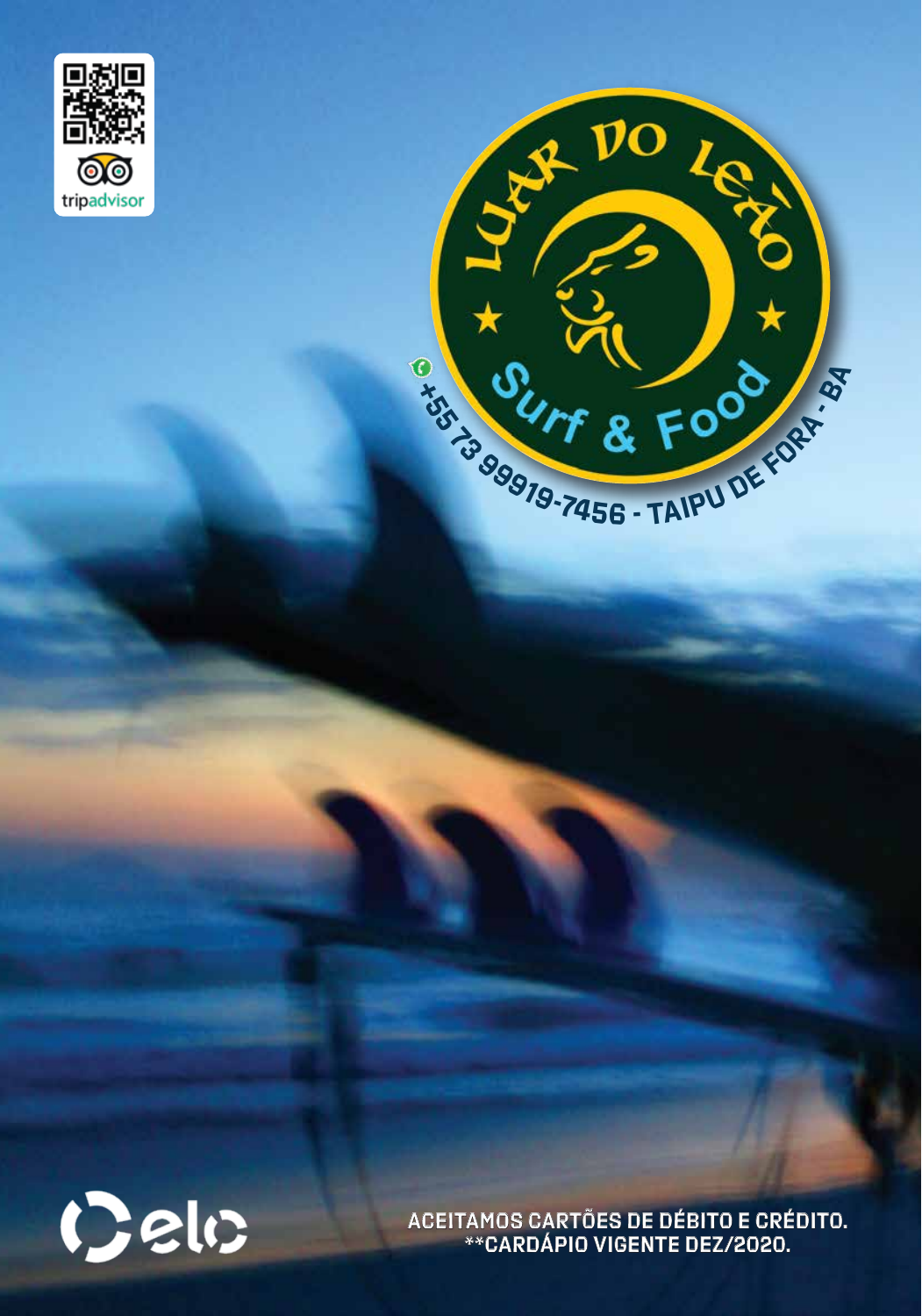## SALADAS

#### MAROLA R\$ 34,00 Mix de folhas, cenoura e beterraba raladas, cubos de tomate, azeitonas, linhaça e molho da casa.

TERRAL R\$ 34,00 Mix de folhas com molho Caesar, croutons, manga, queijo parmesão e chia.

**CORAL** R\$ 38,00 Mix de folhas, vinagrete de abacate, com maxixe, tomate, cebola roxa, gergelim e molho da casa.

**SWELL R\$ 38,00** Legumes salteados no azeite com sementes de linhaça dourada, gergelim e chia.

PRATO DO SURF R\$ 40,00 ESCOLHA A PROTEÍNA: CARNE, PEIXE ou FRANGO. Acompanha arroz, feijão, saladinha e farofa

|  | <b>ESPECIAIS (SERVEM 2 PESSOAS)</b> |                                                |
|--|-------------------------------------|------------------------------------------------|
|  |                                     | (PRATOS INDIVIDUAIS - 1/2 PORÇÃO 60% DO VALOR) |

| PICANHA DO LEÃO<br>com vinagrete, batata rústica e farofa.                                                      | <b>R\$147,00</b> |
|-----------------------------------------------------------------------------------------------------------------|------------------|
| <b>MOGUECA BAIANA PEIXE</b><br>com arroz branco, pirão e farofa.                                                | <b>R\$133,00</b> |
| <b>MOGUECA BAIANA DE CAMARÃO</b><br>com arroz branco, pirão e farofa.                                           | <b>R\$147,00</b> |
| <b>MEDALHÃO DE MIGNON</b><br>com arroz piamontese, mix de folhas e molho da casa.                               | <b>R\$126,00</b> |
| <b>PEIXE DO LUAR</b><br>com arroz de coco, legumes salteados no azeite e molho especial.                        | <b>R\$124,00</b> |
| <b>SPAGHETTI GRANO DURO</b><br><b>MOLHOS:</b> filé mignon na ponta da faca ou camarão.<br>Spaghetti Grano Duro. | <b>R\$103,00</b> |

SPAGHETTI VEG de legumes e especiarias R\$ 78,00

MOLHOS: gorgonzola ou tomates frescos.

# SANDUÍCHES R\$ 35,00

TAIPU DE FORA Hambúrguer Angus 180g com queijo mussarela, alface, tomate e maionese do Leão.

CASSANGE Hambúrguer Angus 180g com queijo cheddar cremoso, cebola caramelizada, picles e maionese do leão.

#### **BOMBACA** Hambúrguer de Picanha 180g, trio de queijos, vinagrete, alface e maionese do leão.

## SANDUÍCHES NATURAIS R\$ 27,00

GOIÓ Frango cremoso com alface, tomate, cenoura e beterraba raladas.

CAMPINHO Atum cremoso com alface, tomate, cenoura e beterraba raladas.

**SAPINHO** Ricota cremosa com alface, tomate, cenoura e beterraba raladas.

**GUIEPE** Tofu cremoso com alface, tomate, cenoura e beterraba raladas.

### **BATATA FRITA 4006 R\$ 35,00**

## **SOBREMESAS**

| <b>PICOLÉ PÉRICLES</b>                                                  | <b>R\$10,00</b>               |
|-------------------------------------------------------------------------|-------------------------------|
| AÇAÍ NA TIGELA com Granola e Mel                                        | <b>R\$ 20,00</b>              |
| <b>BEBIDAS</b>                                                          |                               |
| <b>ÁGUA MINERAL</b>                                                     | <b>R\$ 5,00</b>               |
| <b>ÁGUA MINERAL COM GÁS</b>                                             | <b>R\$ 7,00</b>               |
| <b>ÁGUA DE COCO NATURAL</b>                                             | <b>R\$10,00</b>               |
| <b>REFRIGERANTE</b>                                                     | <b>R\$ 7,00</b>               |
| <b>SUCOS</b>                                                            | <b>R\$10,00</b>               |
| <b>CERVEJA LATA 350ML</b>                                               | <b>R\$10,00</b>               |
| <b>CERVEJAS ESPECIAIS</b>                                               | <b>R\$ 25,00</b>              |
| <b>DRINKS E DOSES (NACIONAIS)</b><br><b>DRINKS E DOSES (IMPORTADOS)</b> | <b>R\$ 25,00</b><br>R\$ 32,00 |
| <b>CAFÉ NESPRESSO STARBUCKS</b>                                         | <b>R\$ 8,00</b>               |

VINHOS (SOLICITAR CARTA)

\*ROLHA / por garrafa R\$ 32,00 ACOMPANHA: BALDE DE GELO E TAÇAS

Aceitamos cartões de débito e crédito. \*\*Cardápio vigente DEZ/2020.

Gelo